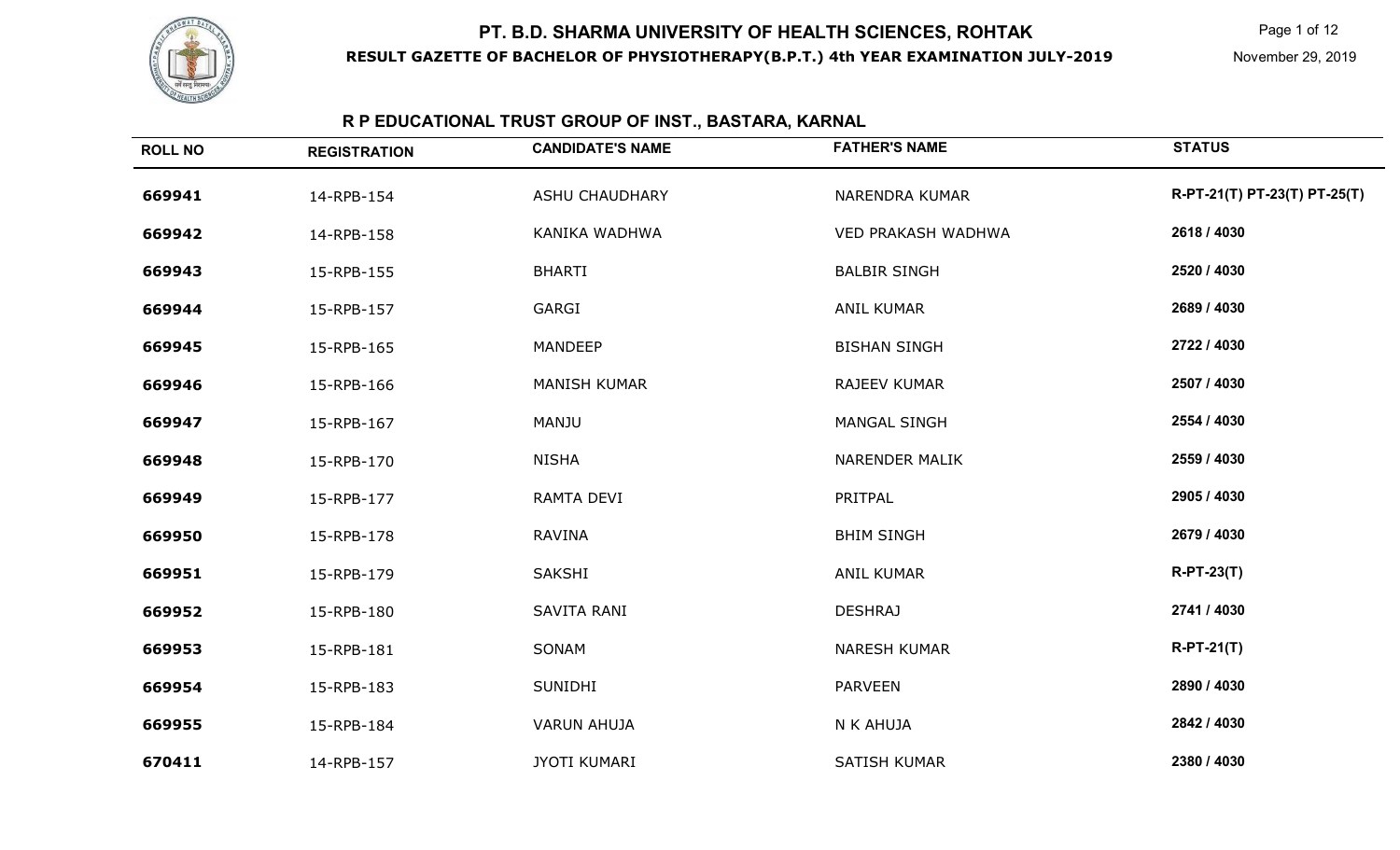

# **COLLEGE OF PHYSIOTHERAPY, PGIMS, ROHTAK**

| <b>ROLL NO</b> | <b>REGISTRATION</b> | <b>CANDIDATE'S NAME</b> | <b>FATHER'S NAME</b>  | <b>STATUS</b>                                              |
|----------------|---------------------|-------------------------|-----------------------|------------------------------------------------------------|
| 670011         | 12-PGIMS-620        | PRIKSHIT                | RAVINDER KUMAR        | R-PT-18 PT-19(T) PT-21<br>PT-22(P) PT-24(T) PT-25(T)       |
| 670012         | 13-PGIMS-611        | <b>NAURATAN JAKHAR</b>  | ROHTAS SINGH          | R-PT-19(T) PT-20(T) PT-22(P)<br>PT-23(T) PT-24(T) PT-25(T) |
| 670013         | 13-PGIMS-621        | SANTOSH KUMARI          | <b>GIRWAR SINGH</b>   | R-PT-21(T) PT-22(P) PT-23(T)                               |
| 670014         | 14-PGIMS-616        | <b>POOJA</b>            | <b>BALWAN SINGH</b>   | R-PT-19(T) PT-21 PT-22<br>PT-23(T) PT-25(T)                |
| 670015         | 15- PGIMS-605       | <b>INDU KUMARI</b>      | RAMNIWAS              | <b>R-PT-25(T)</b>                                          |
| 670016         | 15-PGIMS-602        | <b>CHETNA SINGH</b>     | <b>HARI SINGH</b>     | 2456 / 4030                                                |
| 670017         | 15-PGIMS-603        | <b>DIVYA GUPTA</b>      | <b>RAJENDER GUPTA</b> | 2476 / 4030                                                |
| 670018         | 15-PGIMS-606        | <b>JYOTI</b>            | <b>JAI PRAKASH</b>    | $R-PT-23(P)$                                               |
| 670019         | 15-PGIMS-609        | <b>KAJAL</b>            | <b>HARPAL</b>         | 2598 / 4030                                                |
| 670020         | 15-PGIMS-610        | <b>KUSUM</b>            | KISHOR SINGH YADAV    | 2840 / 4030                                                |
| 670021         | 15-PGIMS-611        | <b>MAMTA</b>            | <b>YUDHVIR</b>        | <b>R-PT-23(P)</b>                                          |
| 670022         | 15-PGIMS-612        | <b>MANPREET</b>         | <b>CHAMAN LAL</b>     | $R-PT-22(P)$                                               |
| 670023         | 15-PGIMS-613        | <b>MONIKA</b>           | SATISH KUMAR          | 2419 / 4030                                                |
| 670024         | 15-PGIMS-614        | <b>NAVEEN KUMAR</b>     | <b>ISHWAR SINGH</b>   | 2396 / 4030                                                |
| 670025         | 15-PGIMS-615        | <b>NAVNEET KAUR</b>     | MANINDER SINGH        | 2689 / 4030                                                |
| 670026         | 15-PGIMS-616        | <b>NEHA</b>             | <b>TARIF SINGH</b>    | $R-PT-23(P)$                                               |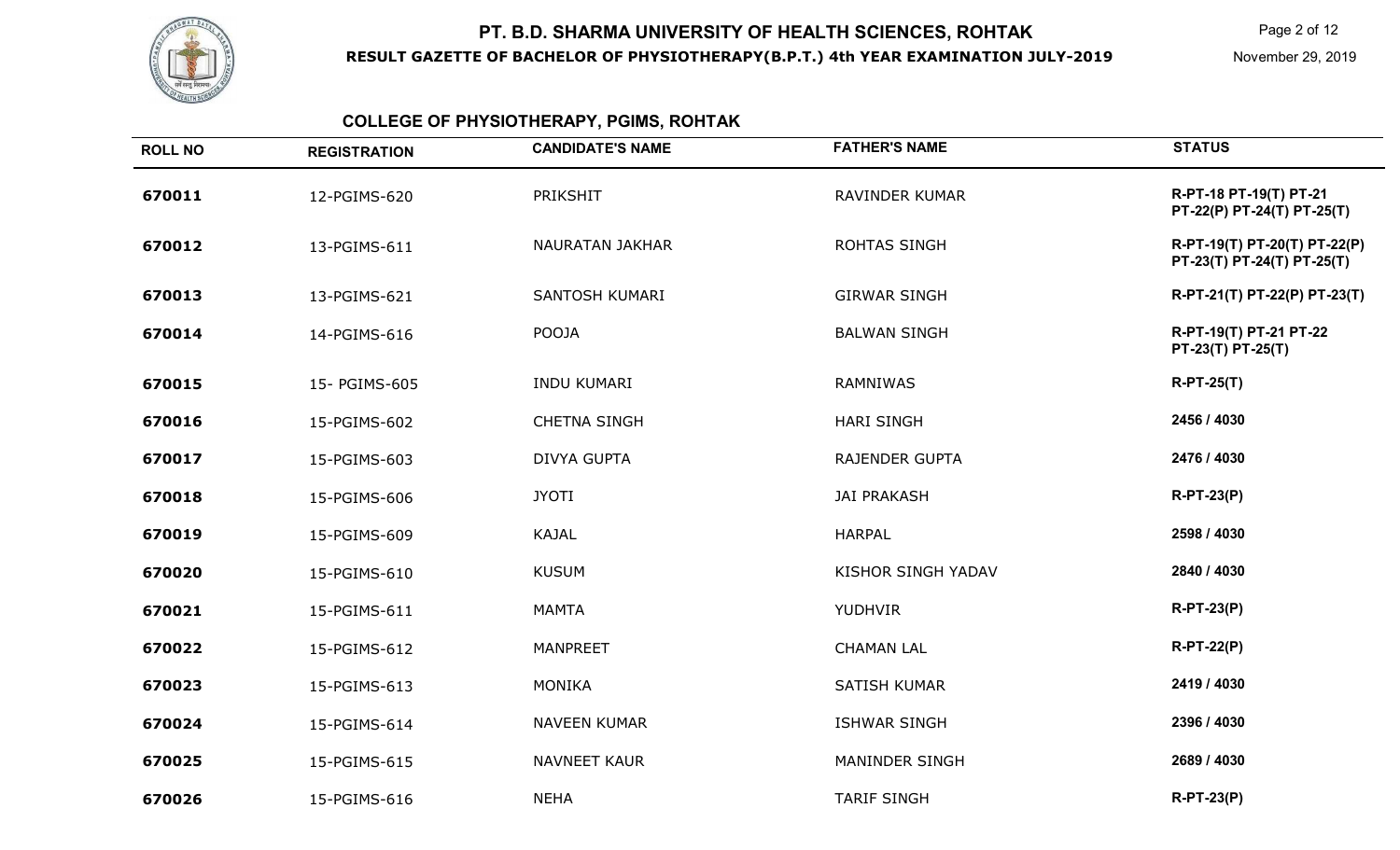

Page 3 of 12

# **COLLEGE OF PHYSIOTHERAPY, PGIMS, ROHTAK**

| <b>ROLL NO</b> | <b>REGISTRATION</b> | <b>CANDIDATE'S NAME</b> | <b>FATHER'S NAME</b>     | <b>STATUS</b>             |
|----------------|---------------------|-------------------------|--------------------------|---------------------------|
| 670027         | 15-PGIMS-617        | <b>NISHA</b>            | <b>JAIBHAGWAN SHARMA</b> | $R-PT-22(P)$              |
| 670028         | 15-PGIMS-618        | PANKAJ SHARMA           | <b>MAHAVIR SHARMA</b>    | R-PT-23(P) PT-25(T)       |
| 670029         | 15-PGIMS-619        | PREETI                  | <b>DAYANAND</b>          | $R-PT-22(P)$              |
| 670030         | 15-PGIMS-623        | SAKSHI                  | RAVINDER KUMAR           | 2615 / 4030               |
| 670031         | 15-PGIMS-624        | <b>SHEETAL</b>          | <b>RAJBIR</b>            | 2580 / 4030               |
| 670032         | 15-PGIMS-625        | <b>SHILPA</b>           | SATPAL SAINI             | 2538 / 4030               |
| 670033         | 15-PGIMS-627        | VAISHALI JOON           | <b>KRISHAN KUMAR</b>     | 2519 / 4030               |
| 670034         | 15-PGIMS-628        | VANI                    | <b>GYAN CHAND</b>        | 2615 / 4030               |
| 670035         | 15-PGIMS-604        | <b>GOPAL</b>            | <b>MANGE RAM</b>         | R-PT-21 PT-23(P) PT-25(T) |
| 670461         | 10-JNCDL-205        | RAKESH KUMAR            | MANI RAM                 | <b>R-PT-21</b>            |
| 670462         | 10-PGIMS-601        | <b>AMIT KUMAR</b>       | ZILE SINGH               | R-PT-18(T) PT-25(T)       |
| 670463         | 12-PGIMS-617        | PARDEEP KUMAR           | <b>SURESH KUMAR</b>      | R-PT-23(T) PT-25(T)       |
| 670464         | 12-PGIMS-611        | MANJIT                  | <b>BARU RAM</b>          | R-PT-23(T) PT-25(T)       |
| 670465         | 13-PGIMS-607        | KULDEEP SINGH           | SATYAVAN SINGH           | 2336 / 4030               |
| 670466         | 14-PGIMS-604        | <b>ASHU</b>             | <b>MUKESH</b>            | $R-PT-25(T)$              |
| 670467         | 14-PGIMS-627        | <b>SONIKA</b>           | <b>SUNIL KUMAR</b>       | $R-PT-25(T)$              |
| 670468         | 14-PIMSP-141        | SONIA                   | <b>ASHOK SHARMA</b>      | $R-PT-21(T)$              |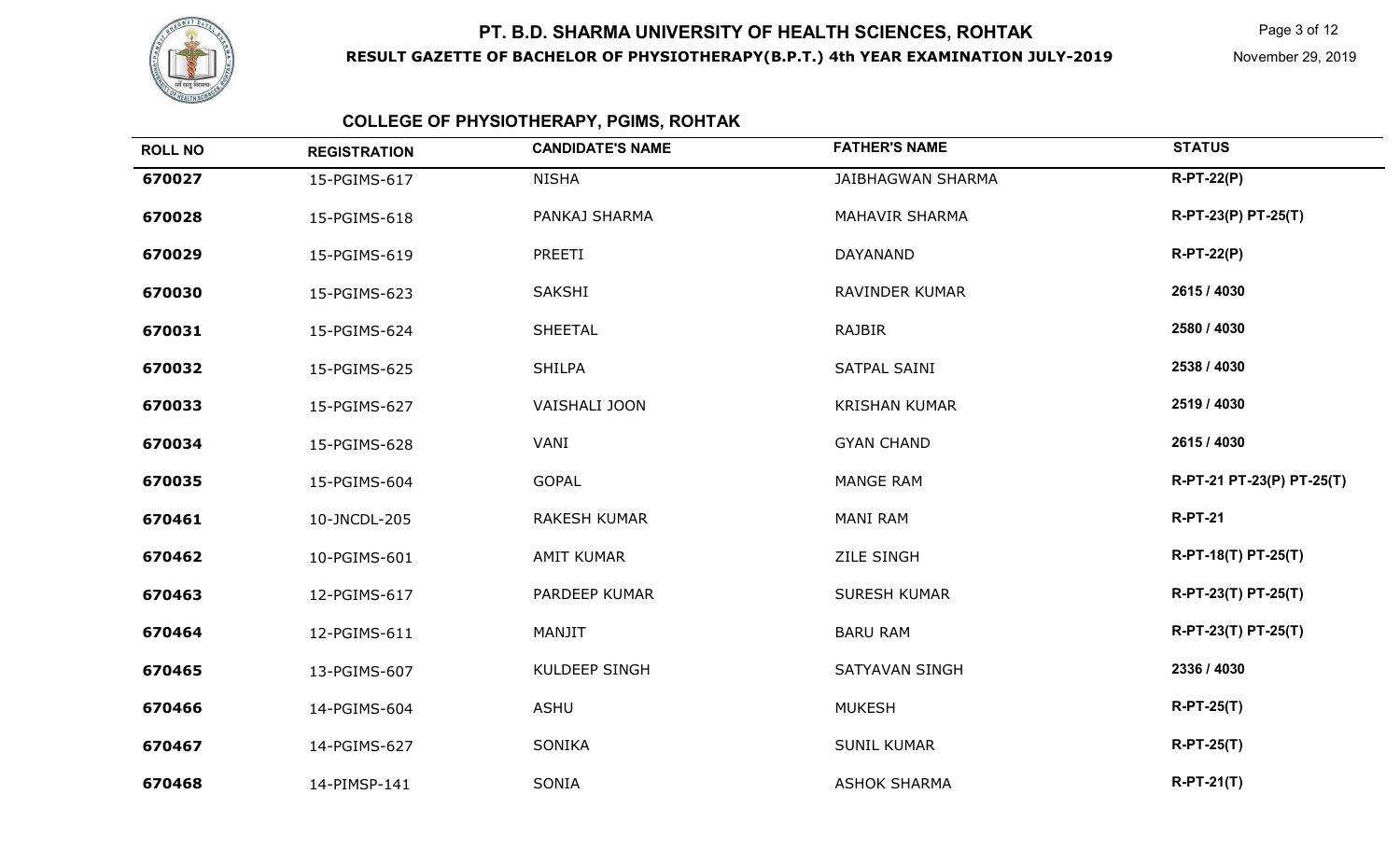

#### **MAHARAJA AGRASEN COLLEGE OF PHYSIOTHERAPY, AGROHA (HISAR)**

| <b>ROLL NO</b> | <b>REGISTRATION</b> | <b>CANDIDATE'S NAME</b> | <b>FATHER'S NAME</b>  | <b>STATUS</b>                                     |
|----------------|---------------------|-------------------------|-----------------------|---------------------------------------------------|
| 670091         | 13-MAMC-14          | RIYA VASHISHT           | RAJEEV VASHISHT       | R-PT-18(T) PT-21(T) PT-22(T)<br>PT-23(T) PT-25(T) |
| 670092         | 14-MAMC-152         | <b>AJAY SINGH</b>       | <b>PURAN CHAND</b>    | R-PT-21(T) PT-23(T)                               |
| 670093         | 14-MAMC-153         | AMISHA NAIN             | <b>NARESH NAIN</b>    | 2345 / 4030                                       |
| 670094         | 14-MAMC-155         | AARTI RANI              | NIRANJAN LAL          | $R-PT-21(T)$                                      |
| 670095         | 14-MAMC-156         | DEEPIKA RANI            | <b>SHARVAN KUMAR</b>  | 2470 / 4030                                       |
| 670096         | 14-MAMC-160         | <b>GAURAV KUMAR</b>     | <b>ANIL KUMAR</b>     | R-PT-18(P) PT-21(T) PT-25(T)                      |
| 670097         | 14-MAMC-173         | <b>NEERAJ</b>           | <b>KRISHAN KUMAR</b>  | R-PT-21(T) PT-22(T) PT-25(T)                      |
| 670098         | 14-MAMC-174         | <b>NEERAJ</b>           | <b>NIRMAL</b>         | R-PT-18(P) PT-21(T)                               |
| 670099         | 14-MAMC-176         | PARAMJEET               | <b>RAMKANWAR</b>      | $R-PT-21(T)$                                      |
| 670100         | 14-MAMC-183         | <b>RUBY YADAV</b>       | <b>DINESH YADAV</b>   | 2341 / 4030                                       |
| 670101         | 14-MAMC-188         | <b>SURAJ</b>            | <b>NARENDER SINGH</b> | <b>UMC</b>                                        |
| 670102         | 15-MAMC-171         | NEHA KUMARI             | <b>JAGDISH</b>        | 2431 / 4030                                       |
| 670103         | 15-MAMC-152         | ANNU                    | SHASTRI DEV           | 2666 / 4030                                       |
| 670104         | 15-MAMC-153         | ANU SARDANA             | SANJAY                | 2444 / 4030                                       |
| 670105         | 15-MAMC-156         | <b>DEEPIKA</b>          | HARIKISHAN            | 2365 / 4030                                       |
| 670106         | 15-MAMC-157         | <b>DRISHTI</b>          | <b>RAJENDER</b>       | 2517 / 4030                                       |
| 670107         | 15-MAMC-158         | <b>EKTA</b>             | ANIL KUMAR CHAWALA    | 2502 / 4030                                       |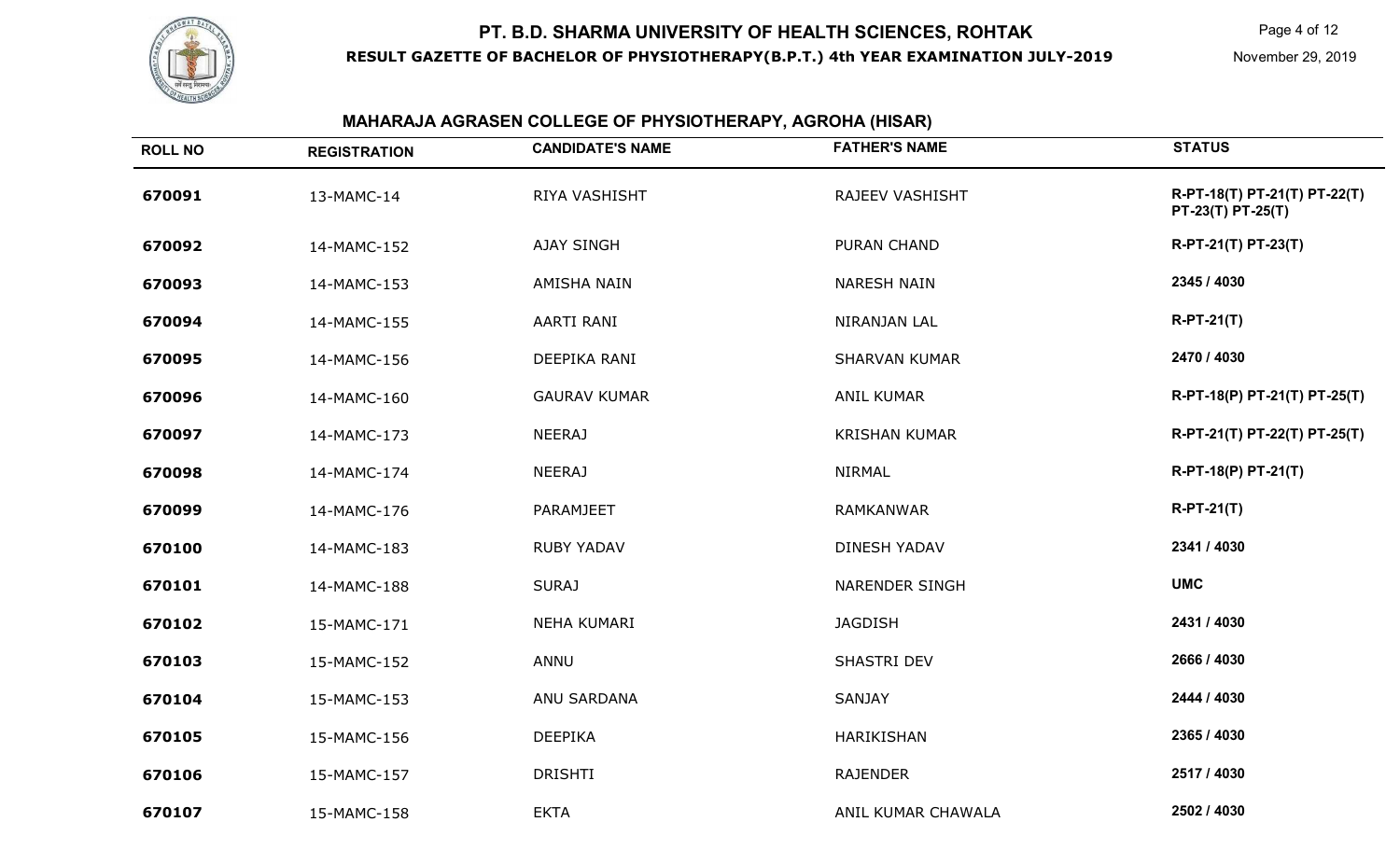

Page 5 of 12

#### **MAHARAJA AGRASEN COLLEGE OF PHYSIOTHERAPY, AGROHA (HISAR)**

| <b>ROLL NO</b> | <b>REGISTRATION</b> | <b>CANDIDATE'S NAME</b> | <b>FATHER'S NAME</b>      | <b>STATUS</b> |
|----------------|---------------------|-------------------------|---------------------------|---------------|
| 670108         | 15-MAMC-159         | <b>GEETANJALI</b>       | MAHINDER SINGH            | $R-PT-23(T)$  |
| 670109         | 15-MAMC-162         | <b>JYOTI</b>            | <b>SULENDER</b>           | 2835 / 4030   |
| 670110         | 15-MAMC-164         | KAMALJEET               | <b>HARPAL SINGH</b>       | $R-PT-21(T)$  |
| 670111         | 15-MAMC-165         | <b>KANIKA</b>           | <b>VINOD KUMAR SHARMA</b> | 2489 / 4030   |
| 670112         | 15-MAMC-167         | MADHU                   | <b>BIJENDER PAL</b>       | 2605 / 4030   |
| 670113         | 15-MAMC-168         | <b>MALIKA</b>           | <b>DINESH KUMAR</b>       | 2561 / 4030   |
| 670114         | 15-MAMC-169         | MAMTA BISHNOI           | DAVINDER BISHNOI          | 2474 / 4030   |
| 670115         | 15-MAMC-172         | NIYATI                  | <b>SURENDER SINGH</b>     | 2580 / 4030   |
| 670116         | 15-MAMC-173         | PARMOD KUMAR            | PRITHVI SINGH             | 2548 / 4030   |
| 670117         | 15-MAMC-174         | <b>PREETY</b>           | JAIBHAGWAN                | 2491 / 4030   |
| 670118         | 15-MAMC-175         | PRIYANKA                | <b>RAMESH KUMAR</b>       | 2843 / 4030   |
| 670119         | 15-MAMC-176         | PRIYANKA                | <b>JAGBIR SINGH</b>       | 2806 / 4030   |
| 670120         | 15-MAMC-177         | PRIYANKA RANI           | <b>SURENDER SHARMA</b>    | 2355 / 4030   |
| 670121         | 15-MAMC-178         | RITTU SHARMA            | <b>VED PARKASH SHARMA</b> | 2568 / 4030   |
| 670122         | 15-MAMC-179         | <b>RUCHI SINGHAL</b>    | <b>ASHOK KUMAR</b>        | 2587 / 4030   |
| 670123         | 15-MAMC-181         | <b>SANEHA</b>           | <b>SAT PAL</b>            | 2556 / 4030   |
| 670124         | 15-MAMC-183         | <b>SHEETAL</b>          | <b>BALWAN SINGH</b>       | 2492 / 4030   |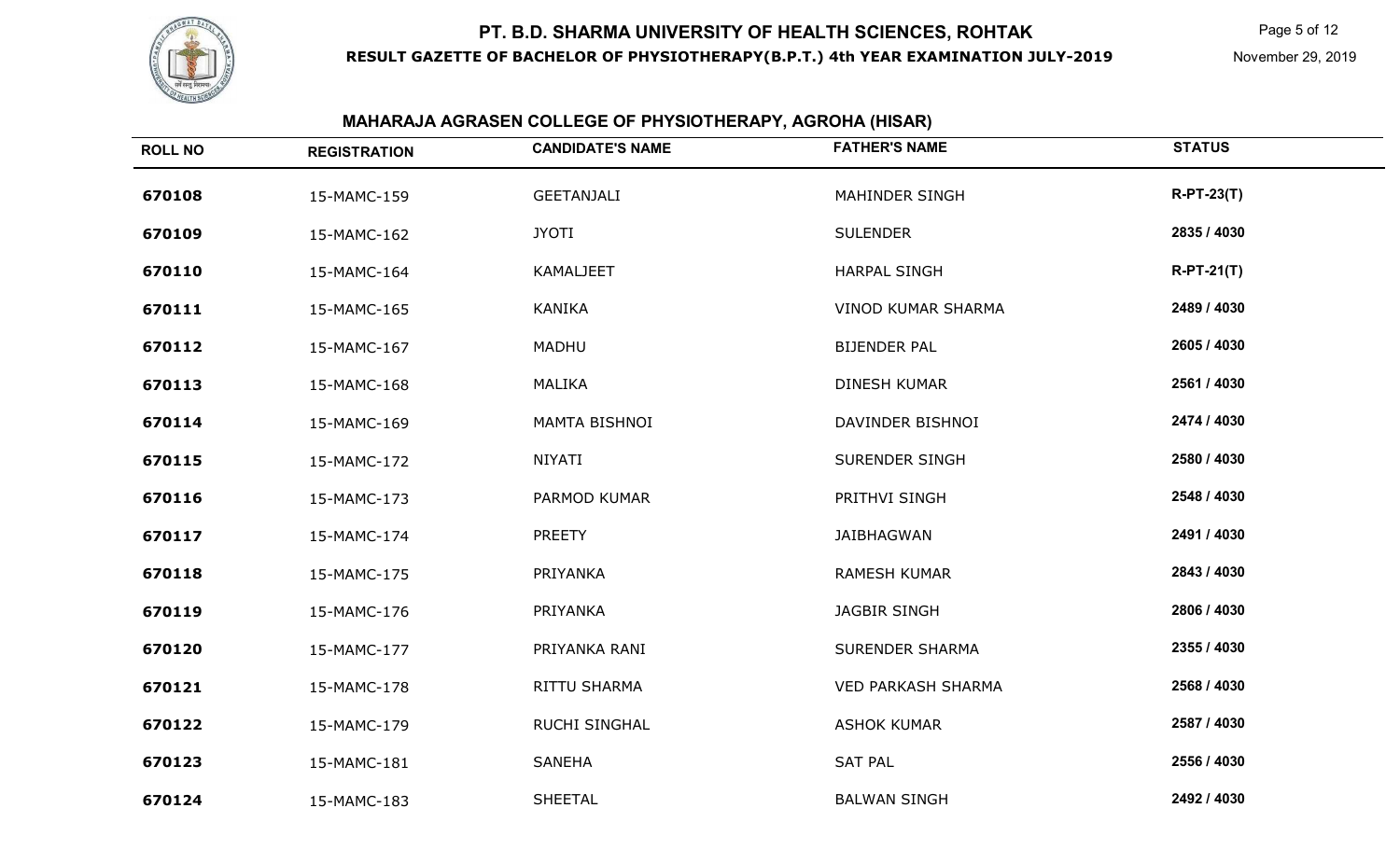

# **MAHARAJA AGRASEN COLLEGE OF PHYSIOTHERAPY, AGROHA (HISAR)**

| <b>ROLL NO</b> | <b>REGISTRATION</b> | <b>CANDIDATE'S NAME</b> | <b>FATHER'S NAME</b>        | <b>STATUS</b>       |
|----------------|---------------------|-------------------------|-----------------------------|---------------------|
| 670125         | 15-MAMC-185         | SONIA                   | <b>SHRIRAM</b>              | 2711 / 4030         |
| 670126         | 15-MAMC-186         | <b>SWATI</b>            | <b>HARISH KUMAR</b>         | 2672 / 4030         |
| 670127         | 15-MAMC-187         | <b>TAMANNA</b>          | <b>SATYENDER</b>            | 2616 / 4030         |
| 670128         | 15-MAMC-190         | YOGITA JHANDAI          | RAJ KUMAR                   | 2528 / 4030         |
| 670521         | 13-MAMC-07          | <b>DEEPAK</b>           | <b>ATTAR SINGH</b>          | 2267 / 4030         |
| 670522         | 13-MAMC-15          | <b>RUBAL GANDHI</b>     | <b>GULSHAN KUMAR GANDHI</b> | R-PT-21(T) PT-23(T) |
| 670523         | 13-MAMC-16          | <b>SACHIN SHARMA</b>    | <b>HAWA SINGH</b>           | 2253 / 4030         |
| 670524         | 14-MAMC-163         | <b>JITENDER</b>         | <b>JAGDISH CHANDER</b>      | 2290 / 4030         |
| 670525         | 14-MAMC-186         | <b>SHALU</b>            | MAHENDER SINGH              | 2276 / 4030         |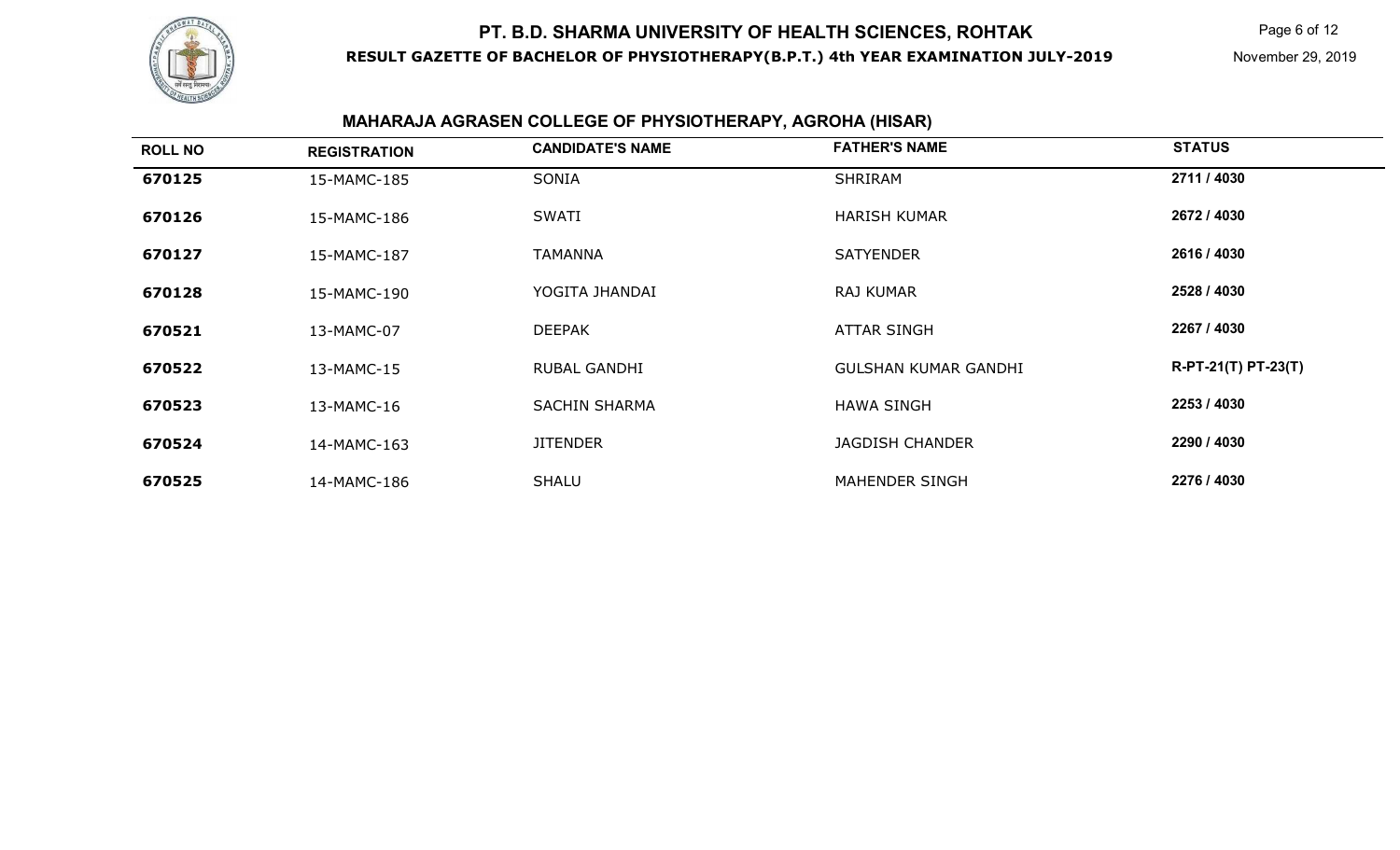

# **PREM PHYSIO. AND REHABI.COLLEGE, 9B, MILESTONE, NH-1, BAROLI, PANIPAT**

| <b>ROLL NO</b> | <b>REGISTRATION</b> | <b>CANDIDATE'S NAME</b> | <b>FATHER'S NAME</b> | <b>STATUS</b>                              |
|----------------|---------------------|-------------------------|----------------------|--------------------------------------------|
| 670181         | 14-PIMSP-115        | NADEEM ANSARI           | ZAHIR ANSARI         | R-PT-21(T) PT-25(T)                        |
| 670182         | 14-PIMSP-120        | RAVI                    | <b>RAM SINGH</b>     | R-PT-21(T) PT-23(T) PT-24(T)<br>$PT-25(T)$ |
| 670183         | 14-PIMSP-131        | KM POOJA                | <b>RAJKUMAR</b>      | 2371 / 4030                                |
| 670184         | 15-PIMSP-113        | <b>DUSHYANT RANA</b>    | <b>SANJAY RANA</b>   | 2488 / 4030                                |
| 670185         | 15-PIMSP-150        | SONIYA                  | <b>SANJAY KUMAR</b>  | $R-PT-25(T)$                               |
| 670186         | 15-PIMSP-111        | AJAY KUMAR              | <b>SADA RAM</b>      | 2539 / 4030                                |
| 670187         | 15-PIMSP-128        | <b>VISHAL</b>           | RAJESH KUMAR         | 2504 / 4030                                |
| 670188         | 15-PIMSP-139        | <b>NEHA</b>             | PANKAJ KUMAR         | 2685 / 4030                                |
| 670189         | 15-PIMSP-116        | <b>KAPIL</b>            | <b>RAMESHWAR</b>     | 2622 / 4030                                |
| 670190         | 15-PIMSP-115        | <b>JAKIR HUSAIN</b>     | MEHARUDDIN           | 2384 / 4030                                |
| 670191         | 15-PIMSP-131        | CHHAVI VERMA            | <b>ASHOK VERMA</b>   | 2544 / 4030                                |
| 670192         | 15-PIMSP-120        | <b>KULDEEP</b>          | <b>ANAND</b>         | 2553 / 4030                                |
| 670193         | 15-PIMSP-121        | PRINCE GABA             | RAM PARKASH GABA     | $R-PT-18(T)$                               |
| 670194         | 15-PIMSP-122        | ROBIN CHOPRA            | SUBHASH CHAND CHOPRA | 2774 / 4030                                |
| 670195         | 15-PIMSP-123        | <b>RUPESH SONI</b>      | SANJAY SONI          | 2353 / 4030                                |
| 670196         | 15-PIMSP-124        | SAMUNDER SINGH          | MOOL CHAND           | $R-PT-25(T)$                               |
| 670197         | 15-PIMSP-132        | <b>DIVYA</b>            | RAMNIWAS             | 2551 / 4030                                |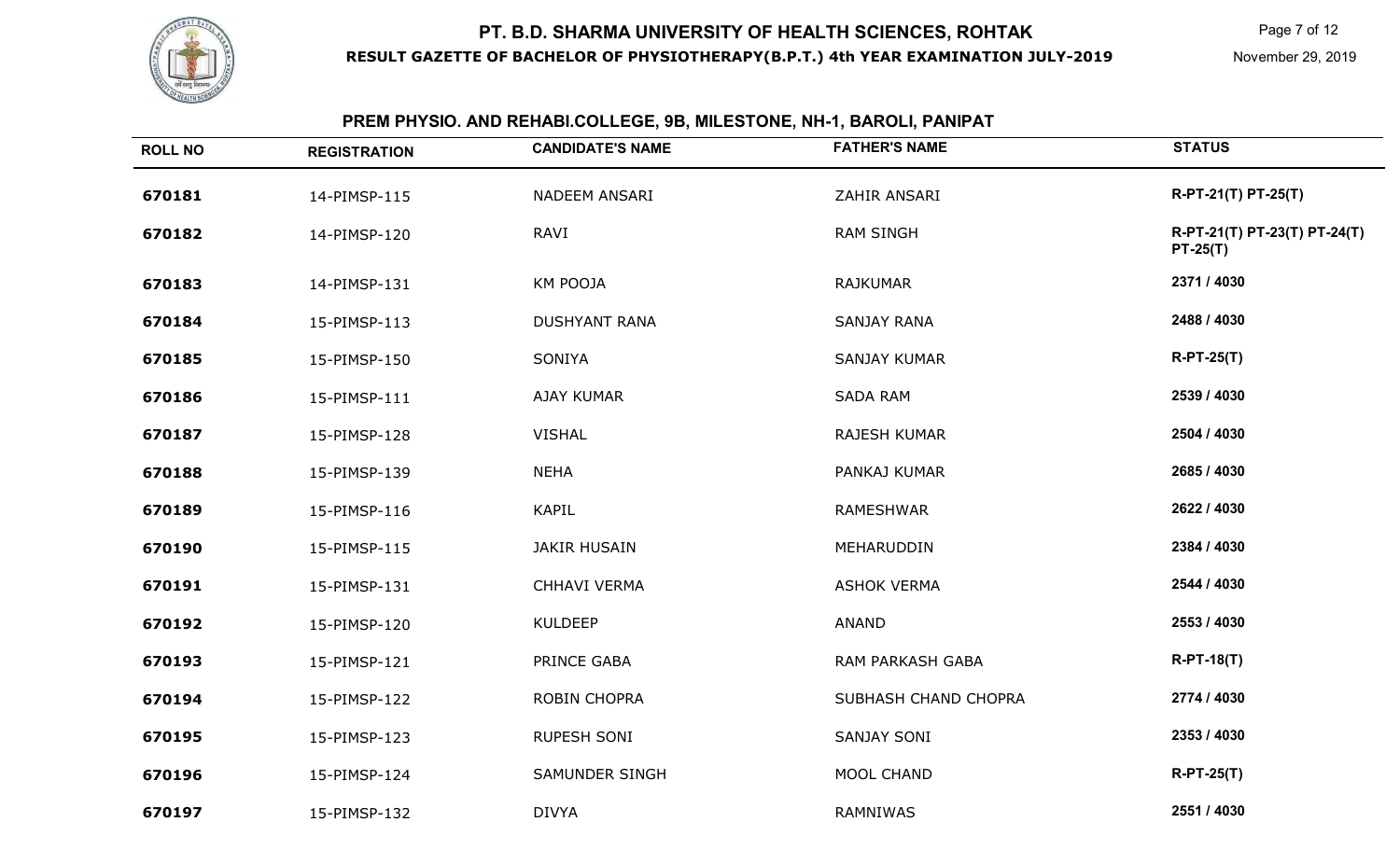

#### **ROLL NO REGISTRATION CANDIDATE'S NAME FATHER'S NAME STATUS 670198** 15-PIMSP-133 KHUSHBOO SHARMA JASWANT SHARMA **R-PT-21(T) PT-23(T) PT-25(T) 670199** 15-PIMSP-134 MANISHA RAJPAL **2512 / 4030 6702000** 15-PIMSP-135 MANJU BALJEET SINGH **2842 / 4030 670201** 15-PIMSP-136 MADHU KUMARI SURENDER KUMAR **2971 / 4030 670202** 15-PIMSP-138 NEHA SURESH KUMAR **2956 / 4030 670203** 15-PIMSP-140 NEHA AHLAWAT RAGHUVINDER SINGH AHLAWAT **2624 / 4030 670204** 15-PIMSP-141 NEHA DUHAN RAM KUMAR **2784 / 4030 670205** 15-PIMSP-143 PRIYA NISHAD KUNJBIHARI **2658 / 4030 670206** 15-PIMSP-144 PRINCY MALIK UDAY SINGH MALIK **2434 / 4030 670207** 15-PIMSP-145 RENU RAMPAL **2740 / 4030 670208** 15-PIMSP-146 SAKSHI BHUPAL **2847 / 4030 670209** 15-PIMSP-148 SHABNAM HARUN ALI **2744 / 4030 670210** 15-PIMSP-149 SHILPY YADAV RAKESH KUMAR **2507 / 4030 670581**13-PIMSP-04 RITU OM PARKASH **R-PT-23(T)**

#### **PREM PHYSIO. AND REHABI.COLLEGE, 9B, MILESTONE, NH-1, BAROLI, PANIPAT**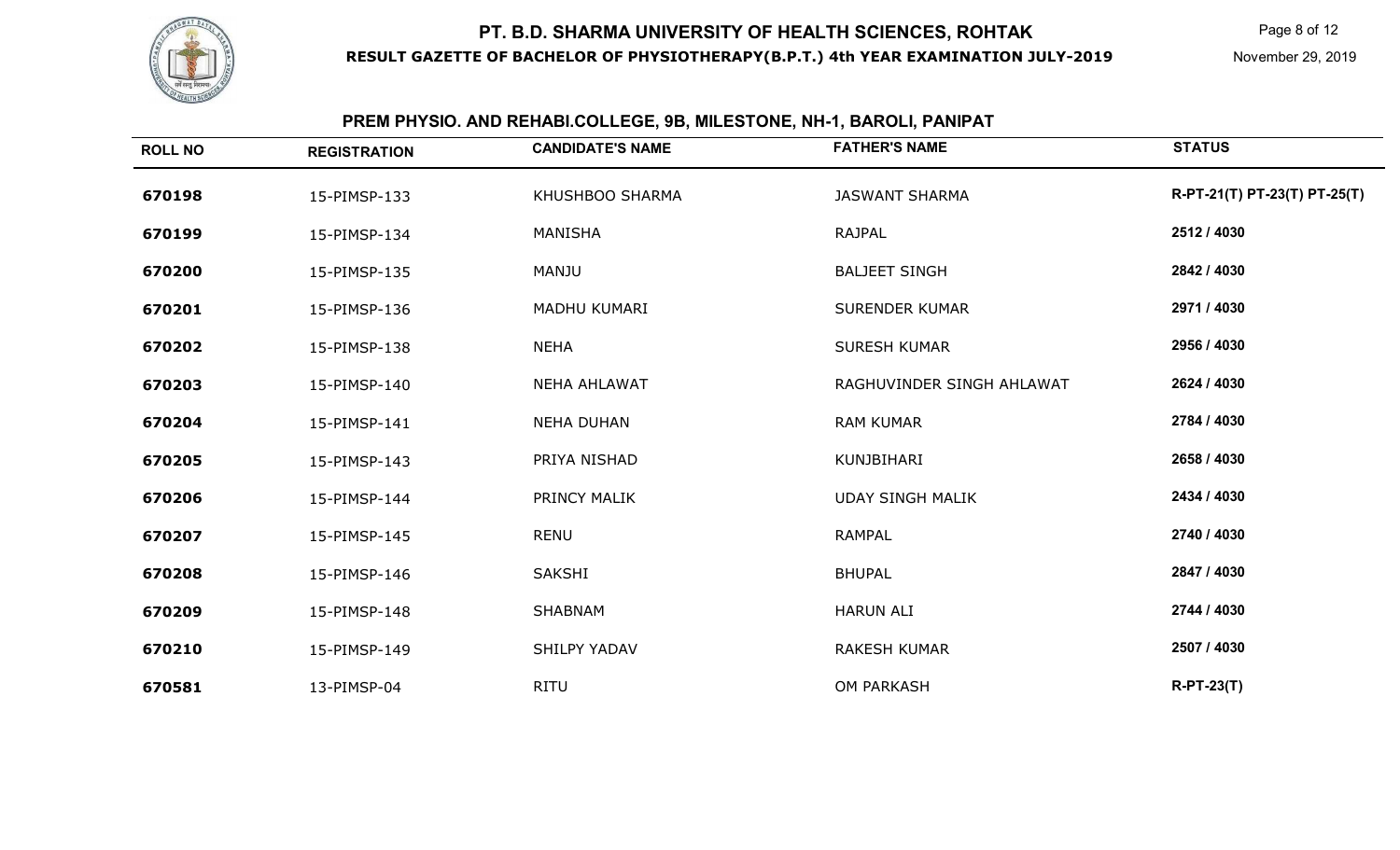

Page 9 of 12

# **SAKET COLLEGE OF PHYSIOTHERAPY, CHANDI MANDIR, PANCHKULA**

| <b>ROLL NO</b> | <b>REGISTRATION</b> | <b>CANDIDATE'S NAME</b> | <b>FATHER'S NAME</b>   | <b>STATUS</b>                |
|----------------|---------------------|-------------------------|------------------------|------------------------------|
| 670261         | 14-SIPH-04          | <b>CHANDA KUMARI</b>    | <b>BIRENDER PANDEY</b> | 2360 / 4030                  |
| 670262         | 14-SIPH-08          | KAMAL PREET SINGH       | <b>GURNAM SINGH</b>    | 2278 / 4030                  |
| 670263         | 14-SIPH-13          | <b>MARY PRIYA</b>       | <b>SAMUEL MUNNA</b>    | 2359 / 4030                  |
| 670264         | 14-SIPH-25          | SHABNAM KUMARI          | PRITAM SINGH           | R-PT-21(T) PT-25(T)          |
| 670265         | 14-SIPH-26          | SHREYA SHARMA           | RAJESH SHARMA          | R-PT-21(T) PT-23(T) PT-25(T) |
| 670266         | 14-SIPH-29          | <b>SWATI</b>            | <b>GULSHAN KUMAR</b>   | $R-PT-25(T)$                 |
| 670267         | 14-SIPH-31          | <b>VIKAS VEER</b>       | PARDEEP KUMAR          | R-PT-21(T) PT-25(T)          |
| 670268         | 15-SIPH-01          | MEHULA BHARDWAJ         | <b>HEMANT BHARDWAJ</b> | 2809 / 4030                  |
| 670269         | 15-SIPH-02          | AASHIMA                 | <b>SUKHDEV SINGH</b>   | 2774 / 4030                  |
| 670270         | 15-SIPH-03          | APRITIKA KATOCH         | <b>ANAND KATOCH</b>    | 2792 / 4030                  |
| 670271         | 15-SIPH-05          | ANJALI                  | <b>SUNIL KUMAR</b>     | 2658 / 4030                  |
| 670272         | 15-SIPH-07          | <b>SABA GUL</b>         | <b>GUL NAWAJ</b>       | 2488 / 4030                  |
| 670273         | 15-SIPH-08          | SONALI                  | RAKESH SACHDEVA        | 2523 / 4030                  |
| 670274         | 15-SIPH-09          | <b>TANYA THAKUR</b>     | RAJ KUMAR              | 2562 / 4030                  |
| 670275         | 15-SIPH-10          | NARENDER KUMAR          | <b>SURESH KUMAR</b>    | 2838 / 4030                  |
| 670276         | 15-SIPH-12          | <b>ADITI THAKUR</b>     | YASHPAL THAKUR         | 2539 / 4030                  |
| 670277         | 15-SIPH-14          | AZAHARUDDIN             | KHALIL AHMED           | $R-PT-19(T)$                 |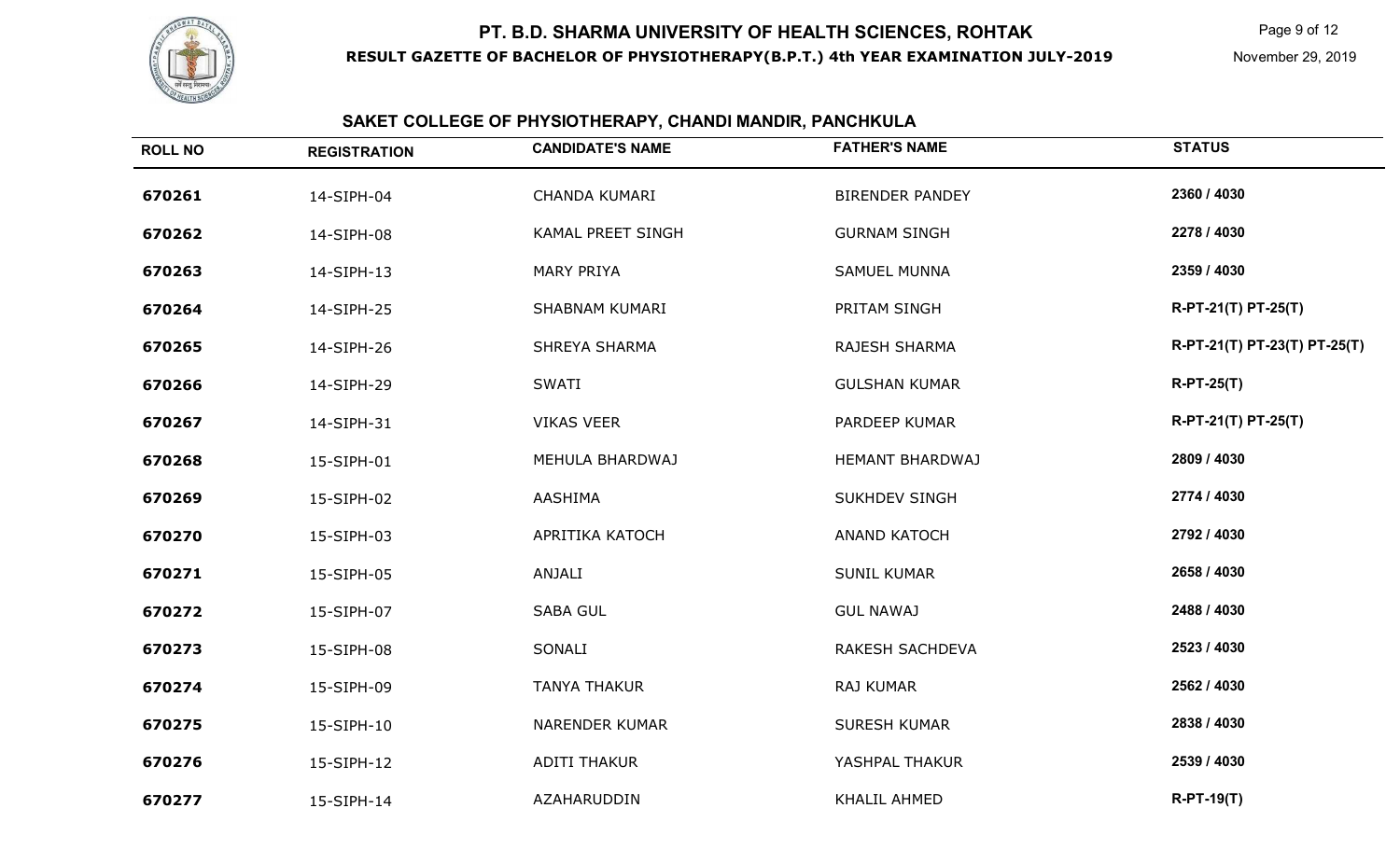

# **SAKET COLLEGE OF PHYSIOTHERAPY, CHANDI MANDIR, PANCHKULA**

| <b>ROLL NO</b> | <b>REGISTRATION</b> | <b>CANDIDATE'S NAME</b> | <b>FATHER'S NAME</b>   | <b>STATUS</b>                              |
|----------------|---------------------|-------------------------|------------------------|--------------------------------------------|
| 670278         | 15-SIPH-16          | <b>REENA</b>            | <b>MANSINGH</b>        | 2335 / 4030                                |
| 670279         | 15-SIPH-18          | SIMRAN SHARMA           | <b>VINOD SHARMA</b>    | 2826 / 4030                                |
| 670280         | 15-SIPH-19          | ASHWANI                 | <b>INDER SINGH</b>     | 2816 / 4030                                |
| 670281         | 15-SIPH-21          | <b>DEEPAK</b>           | <b>NARENDER SINGH</b>  | 2410 / 4030                                |
| 670282         | 15-SIPH-22          | <b>INDU DHIMAN</b>      | <b>GIAN CHAND</b>      | 2498 / 4030                                |
| 670283         | 15-SIPH-28          | <b>RUCHIKA RATHORE</b>  | JOGINDER SINGH RATHORE | 2633 / 4030                                |
| 670284         | 15-SIPH-30          | PRAKRITI GOEL           | <b>ARVIND GOEL</b>     | $R-PT-23(T)$                               |
| 670285         | 15-SIPH-36          | ANIRUDH BAJAJ           | ASHWINI BAJAJ          | R-PT-18(T) PT-19(T) PT-23(T)<br>$PT-25(T)$ |
| 670286         | 15-SIPH-37          | <b>SHAMLY RANI</b>      | <b>JASPAL KUMAR</b>    | $R-PT-25(T)$                               |
| 670631         | 11-SIPH-01          | ANSHUMAN                | MUNISH RAMPAL          | 2281 / 4030                                |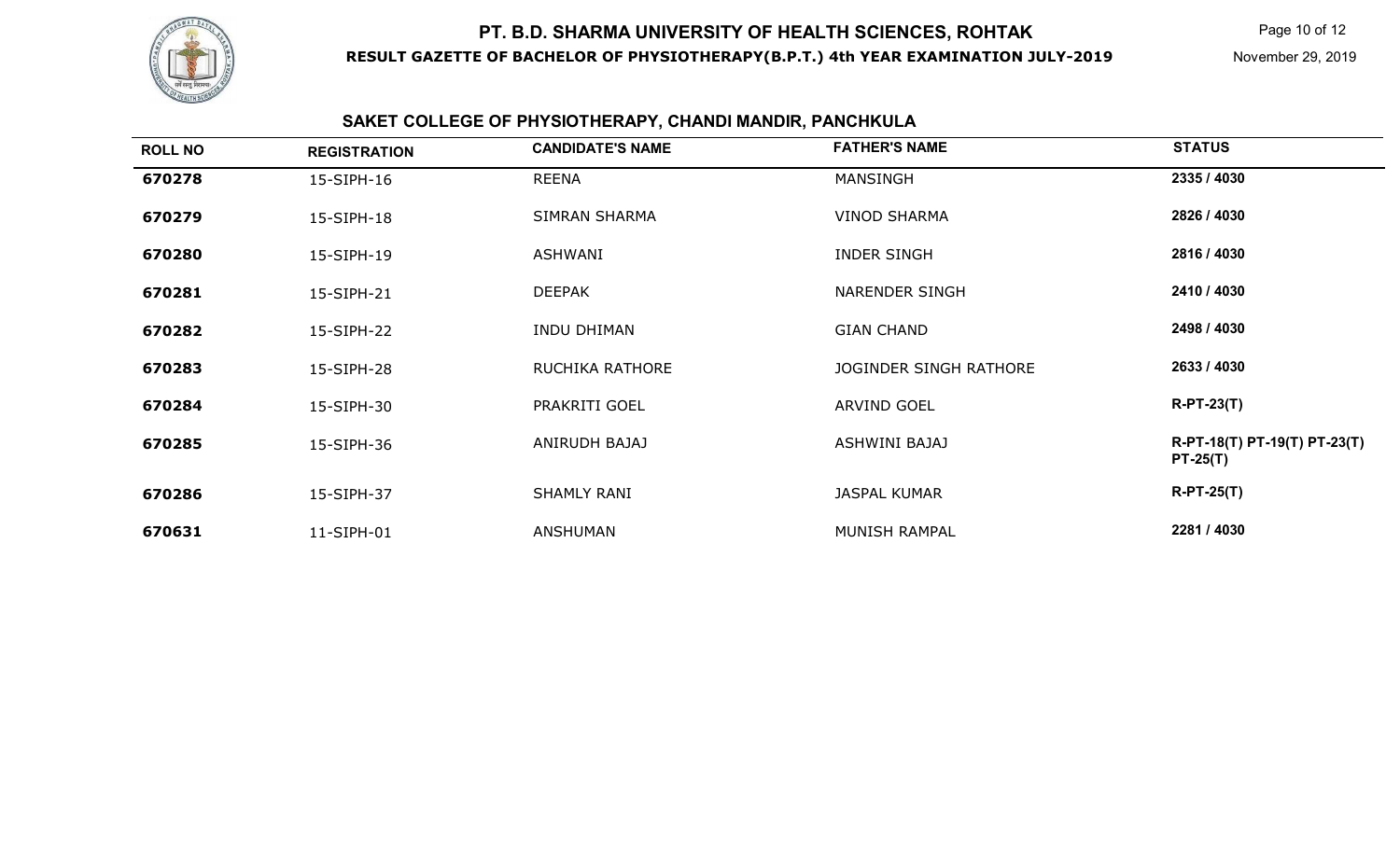

# **THAKARDEVI TAKANRAM DAV INST. OF PHY. & REHAB., PROF. COL., YAM.NAGAR**

| <b>ROLL NO</b> | <b>REGISTRATION</b> | <b>CANDIDATE'S NAME</b> | <b>FATHER'S NAME</b>  | <b>STATUS</b>                |
|----------------|---------------------|-------------------------|-----------------------|------------------------------|
| 670341         | 10-TTPHY-09         | <b>BHAWNA</b>           | <b>RAMESH KUMAR</b>   | R-PT-18(T) PT-23(T) PT-25(T) |
| 670342         | 13-TTPHY-25         | DEEPA SINGLA            | PARVEEN SINGLA        | 2466 / 4030                  |
| 670343         | 15-TTPHY-02         | <b>KOMAL</b>            | MOHAMMAD SALEEM KHAN  | 2468 / 4030                  |
| 670344         | 15-TTPHY-03         | RIDHAM SHARMA           | RAJESHWAR SHARMA      | 3019 / 4030                  |
| 670345         | 15-TTPHY-04         | <b>VAIBHAV SHARMA</b>   | <b>SANJEEV SHARMA</b> | 2887 / 4030                  |
| 670346         | 15-TTPHY-05         | PALLVI                  | <b>CHAMAN LAL</b>     | 2643 / 4030                  |
| 670347         | 15-TTPHY-06         | ARZOO DANGE             | AMIT SINGH DANGE      | 2837 / 4030                  |
| 670348         | 15-TTPHY-08         | <b>GURLEEN KAUR</b>     | <b>HARINDER PAL</b>   | R-PT-23(T) PT-25(T)          |
| 670349         | 15-TTPHY-09         | <b>GAZALA AMEEN</b>     | MAQBOOL AHMED         | $R-PT-25(T)$                 |
| 670350         | 15-TTPHY-10         | <b>DIMPLE</b>           | <b>RAKESH KUMAR</b>   | 2521 / 4030                  |
| 670351         | 15-TTPHY-11         | DEEPTI RANA             | RAJESH KUMAR RANA     | 2551 / 4030                  |
| 670352         | 15-TTPHY-13         | KANIKA JAMWAL           | SAWROOP JAMWAL        | R-PT-22(T) PT-25(T)          |
| 670353         | 15-TTPHY-15         | <b>ANKITA</b>           | <b>MEER CHAND</b>     | 2709 / 4030                  |
| 670354         | 15-TTPHY-18         | ANJALI TYAGI            | AMRISH TYAGI          | 2616 / 4030                  |
| 670355         | 15-TTPHY-20         | <b>MAMTA MEHRA</b>      | <b>INDER SINGH</b>    | $R-PT-25(T)$                 |
| 670356         | 15-TTPHY-19         | MANDEEP KUMARI          | <b>RAJENDER</b>       | 2698 / 4030                  |
| 670357         | 15-TTPHY-27         | ANTIM                   | <b>JAIPAL</b>         | 2521 / 4030                  |